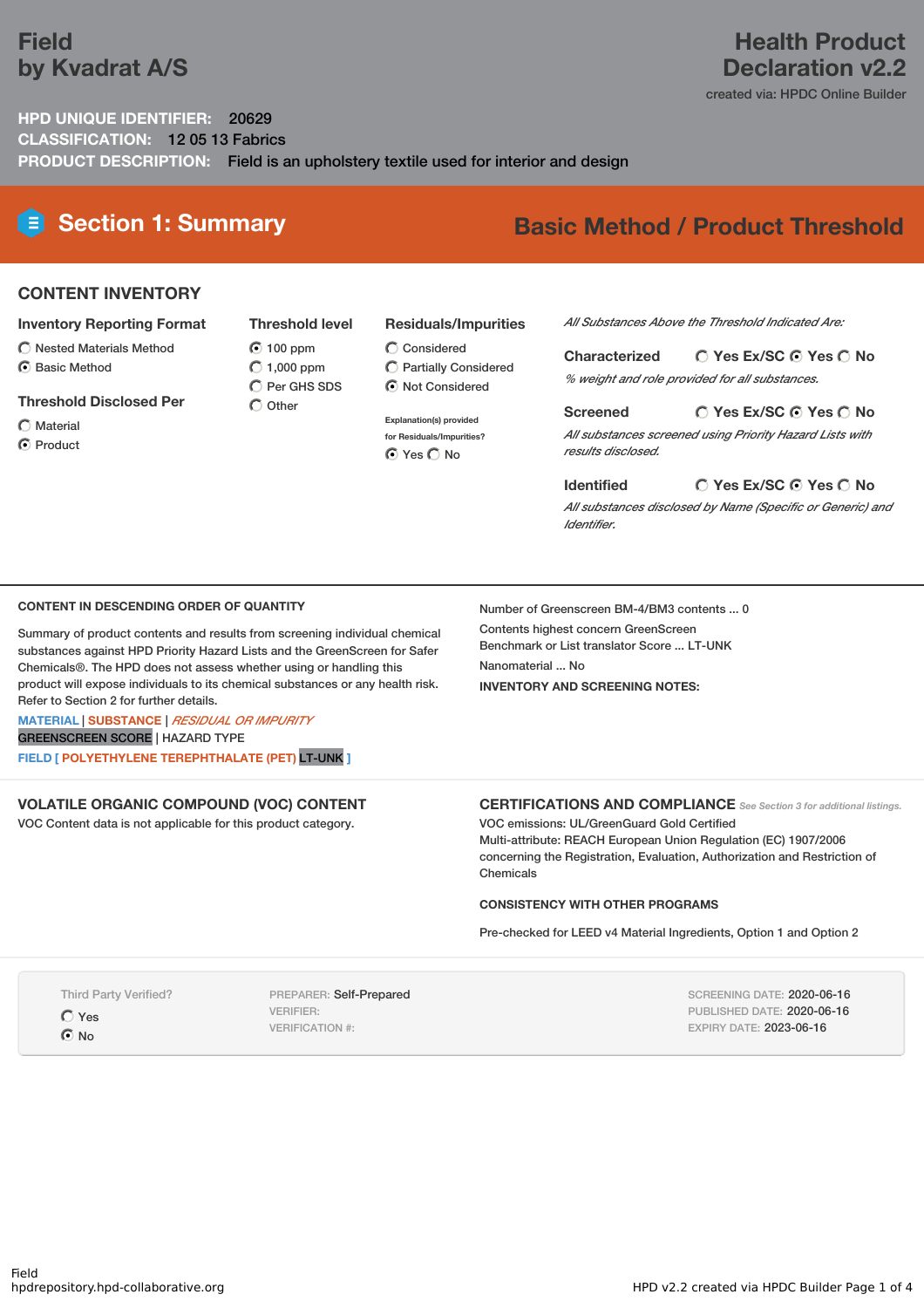This section lists contents in a product based on specific threshold(s) and reports detailed health information including hazards. This *HPD uses the inventory method indicated above, which is one of three possible methods:*

- *Basic Inventory method with Product-level threshold.*
- *Nested Material Inventory method with Product-level threshold*
- *Nested Material Inventory method with individual Material-level thresholds*

Definitions and requirements for the three inventory methods and requirements for each data field can be found in the HPD Open *Standard version 2.1.1, available on the HPDC website at: [www.hpd-collaborative.org/hpd-2-1-1-standard](https://www.hpd-collaborative.org/hpd-2-1-1-standard)*

# **FIELD**

PRODUCT THRESHOLD: 100 ppm RESIDUALS AND IMPURITIES CONSIDERED: No

RESIDUALS AND IMPURITIES NOTES: The residuals/impurities have not been considered as there by our requirements have not been used substances of concern and the textile is produced with a high focus on sustainability in all its processes. The textile follow the EU Ecolabel dye restrictions incl. AZO dye and heavy metal restrictions. No content of formaldehyde. Complies with REACH regulation.

OTHER PRODUCT NOTES: Website link for Field to see further technical specifications: https://kvadrat.dk/products/5298

| POLYETHYLENE TEREPHTHALATE (PET)<br>ID: 25038-59-9             |                        |                                   |                 |                                                |  |  |
|----------------------------------------------------------------|------------------------|-----------------------------------|-----------------|------------------------------------------------|--|--|
| HAZARD SCREENING METHOD: Pharos Chemical and Materials Library |                        | HAZARD SCREENING DATE: 2020-06-16 |                 |                                                |  |  |
| %: $100.0000$                                                  | <b>GS: LT-UNK</b>      | <b>RC:</b> None                   | NANO: <b>No</b> | SUBSTANCE ROLE: Textile component              |  |  |
| <b>HAZARD TYPE</b>                                             | AGENCY AND LIST TITLES |                                   | WARNINGS        |                                                |  |  |
| None found                                                     |                        |                                   |                 | No warnings found on HPD Priority Hazard Lists |  |  |

SUBSTANCE NOTES: The composition is 100% Trevira CS polyester yarns. The yarn is inherently flame retardant as a phosphor-organic compound is integrated in the yarn.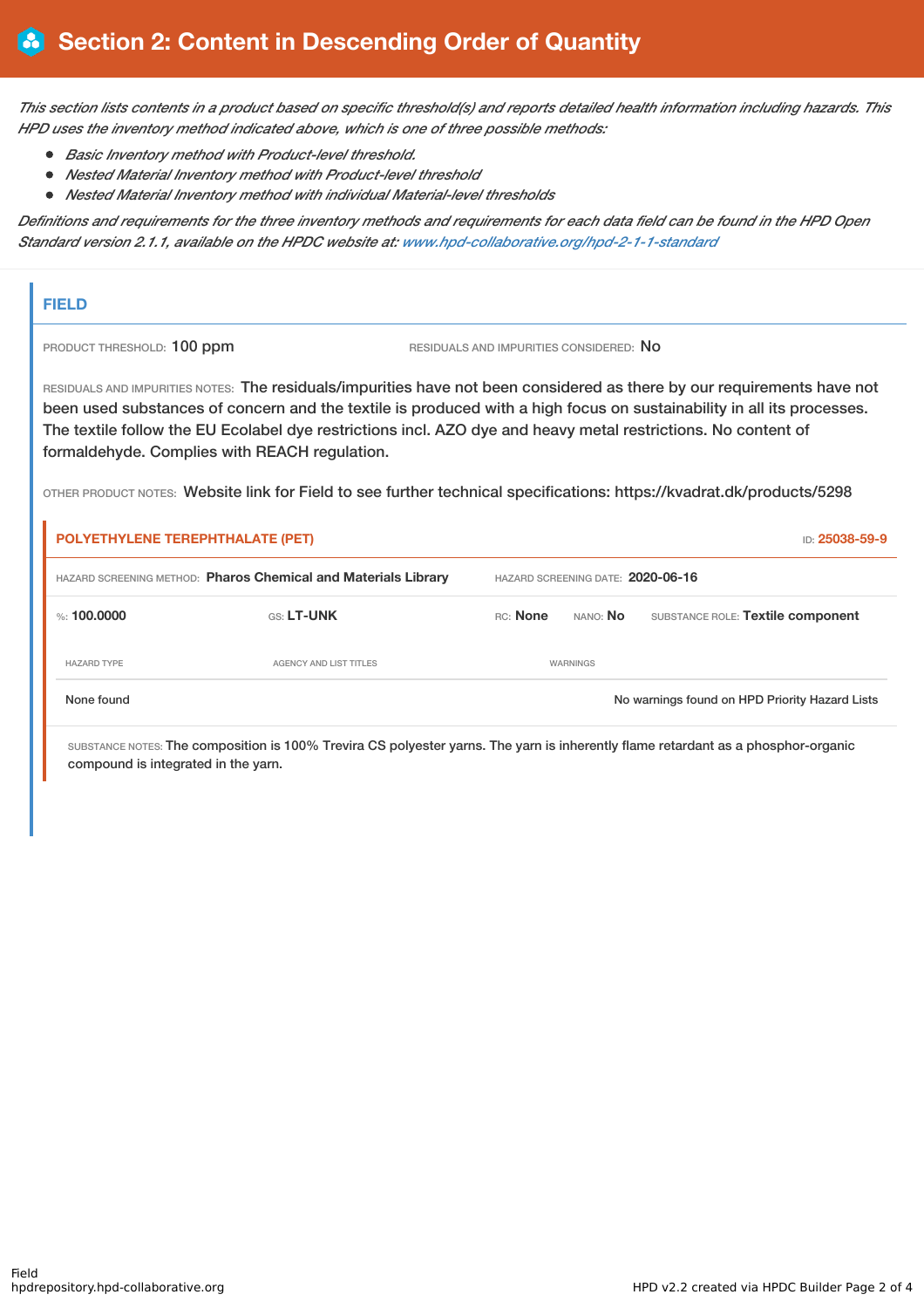This section lists applicable certification and standards compliance information for VOC emissions and VOC content. Other types of *health or environmental performance testing or certifications completed for the product may be provided.*

| <b>VOC EMISSIONS</b>                                                                                                             | <b>UL/GreenGuard Gold Certified</b> |                     |                                     |  |
|----------------------------------------------------------------------------------------------------------------------------------|-------------------------------------|---------------------|-------------------------------------|--|
| CERTIFYING PARTY: Third Party<br>APPLICABLE FACILITIES: Building materials, finishes and<br>furnishings                          | <b>ISSUE DATE: 2007-</b><br>06-06   | <b>EXPIRY DATE:</b> | CERTIFIER OR LAB: UL<br>Environment |  |
| CERTIFICATE URL:<br>https://static.kvadrat.dk/assets/pdf/collection/green-<br>guard-gold/a4/ggg-5298-sgreenguard-certificate.pdf |                                     |                     |                                     |  |

CERTIFICATION AND COMPLIANCE NOTES: As the Greenguard certification is renewed annually there has not been set an expiry date.

| <b>MULTI-ATTRIBUTE</b>                                                                                   | REACH European Union Regulation (EC) 1907/2006 concerning the<br><b>Registration, Evaluation, Authorization and Restriction of Chemicals</b> |                     |                               |  |  |
|----------------------------------------------------------------------------------------------------------|----------------------------------------------------------------------------------------------------------------------------------------------|---------------------|-------------------------------|--|--|
| CERTIFYING PARTY: Self-declared<br>APPLICABLE FACILITIES: AII<br>CERTIFICATE URL: https://echa.europa.eu | ISSUE DATE: $2007-$<br>06-01                                                                                                                 | <b>EXPIRY DATE:</b> | CERTIFIER OR LAB: <b>none</b> |  |  |

CERTIFICATION AND COMPLIANCE NOTES:

# **H** Section 4: Accessories

This section lists related products or materials that the manufacturer requires or recommends for installation (such as adhesives or fasteners), maintenance, cleaning, or operations. For information relating to the contents of these related products, refer to their *applicable Health Product Declarations, if available.*

No accessories are required for this product.

# **Section 5: General Notes**

Test results for Field: Abrasion: App. 100.000 rubs acc. to the Martindale method, EN ISO 12947. Pilling: Note 4-5, EN ISO 12945. Lightfastness: Note 5-7, ISO 105-B02. Flame resistance: BS 5852, Crib 5, DIN 4102, B1, EN 1021- 1/2, FAR 25.853, IMO FTP Code 2010:Part 8, NF P 92 507 M1, Önorm B1/Q1, UNI 9177, classe 1, US Cal. Bull. 117- 2013.